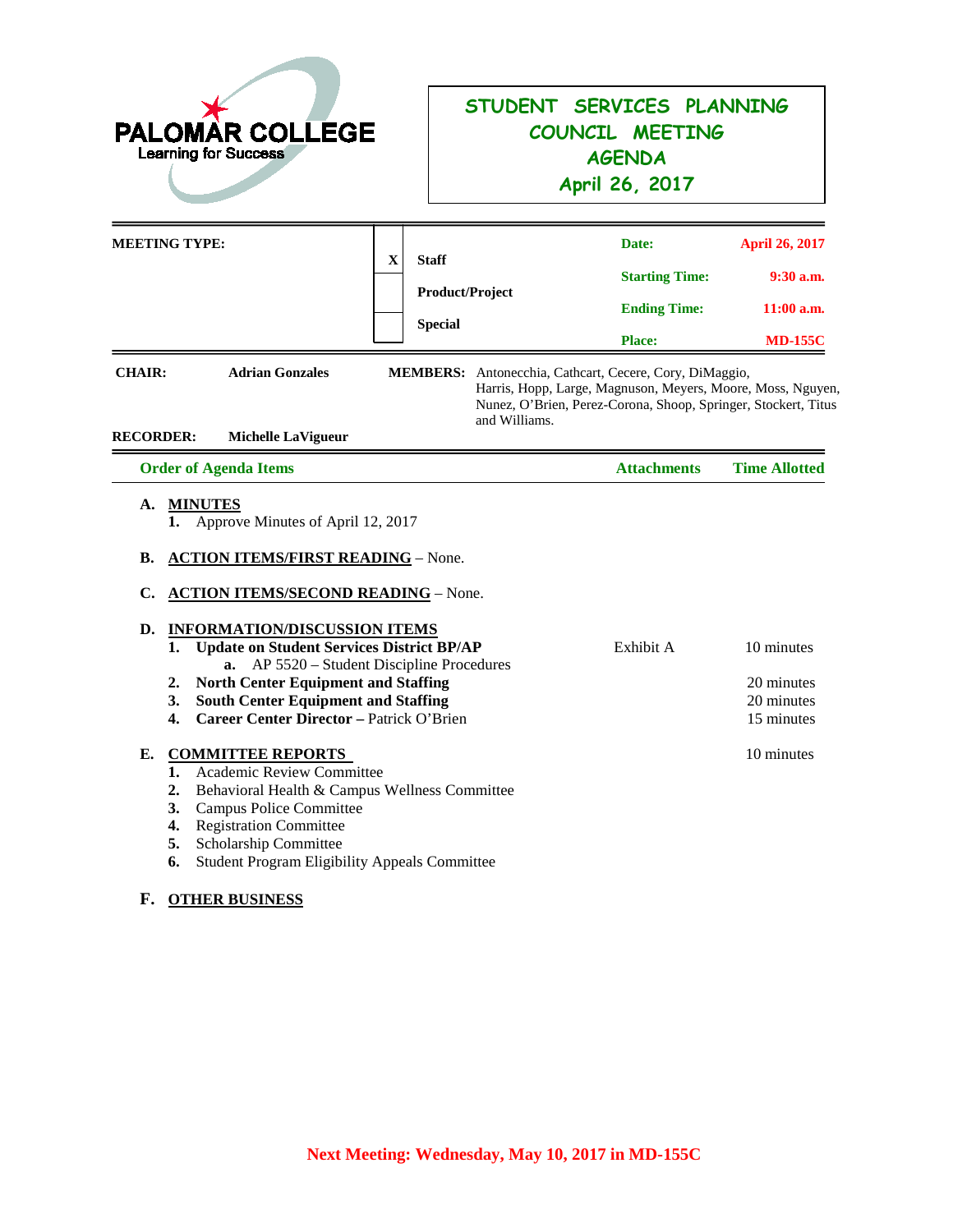

# **STUDENT SERVICES PLANNING COUNCIL MEETING MINUTES April 12, 2017**

**CHAIR:** Adrian Gonzales **MEMBERS PRESENT:** Antonecchia, Cathcart, Cecere, Cory, DiMaggio, Harris, Large, Magnuson, Meyers, Nguyen, O'Brien, Pell, Shoop, Stockert, Titus and Williams.

**RECORDER:** Michelle LaVigueur **MEMBERS ABSENT:** Hopp, Moore, Moss, Nunez and Springer.

**GUESTS:** 

| Order of Agenda Items |  | Attachments | <b>Time Allotted</b> |
|-----------------------|--|-------------|----------------------|
|                       |  |             |                      |

#### **A. MINUTES**

#### **1. Approval of Minutes for March 22, 2017**

MSC – (Titus/Cecere): The minutes for March 22, 2017 were approved and accepted into the record with abstentions from Abbie Cory and Ryan Williams.

Minutes, agendas and attachments are posted on the following Palomar College website: <http://www2.palomar.edu/pages/sspc/>

#### **B. ACTION ITEMS/FIRST READING** – None.

**C. ACTION ITEMS/SECOND READING** – None.

#### **D. INFORMATION/DISCUSSION ITEMS**

**1. Pronouns and Preferred Names –** Abbie Cory 15 minutes [http://www.theblaze.com/news/2016/12/30/my-pronouns-are-college-library-workers-wear-buttons](http://www.theblaze.com/news/2016/12/30/my-pronouns-are-college-library-workers-wear-buttons-announcing-preferred-gender-pronouns/)[announcing-preferred-gender-pronouns/](http://www.theblaze.com/news/2016/12/30/my-pronouns-are-college-library-workers-wear-buttons-announcing-preferred-gender-pronouns/)

Abbie Cory reviewed this website and passed around a sample button showing preferred gender pronoun names. Sherry Titus advised that she will take this information to the ASG and discuss funding the buttons through them. VP Gonzales mentioned bringing awareness of this forward during Plenary and Club rush during the fall of 2017 and then bringing it forward on a yearly basis. Sherry and Abbie will meet to discuss planning these events.

- **2. Need Member from SSPC to Serve on SSEC** Exhibit A 10 minutes VP Gonzales advised the Council that there is a position available on SSEC for a faculty member from SSPC. The SSEC will be holding meetings in the summer of 2017 due to the integration of the SSSP/SE/BSI plans. Abbie Cory showed interest and will advise the Council if she plans on serving.
- **3. Career Center Director –** Patrick O'Brien15 minutes Patrick reported that historically the person in this position has been a Faculty Counselor who receives 50% release time to serve as the Career Center Director. The Counseling department has proposed changing this position to a full-time Educational Administrator. This change was listed as an action item on the Counseling department's agenda at the March 22, 2017 meeting and the motion passed. Patrick presented a list of pros and cons around this change. VP Gonzales reported that we will discuss this as an institution and review other Career Center models in the region. He recommended that each constituent group discuss this with their members and bring any feedback to the SSPC meeting on April 26, 2017.
- **4. Resources for Homeless Students –** Sherry Titus 15 minutes Sherry reported that the student food and housing insecurities have become more prevalent at our institution. She suggested we create a Task Force to support this group of students. Lisa Cecere, Mark DiMaggio, Dr. Kendyl Magnuson, Lori Meyers, Michelle LaVigueur and Sherry Titus offered to be part of this team to ensure that resources are available for this student group. Lori Meyers mentioned that the websit[e http://www.211.org/](http://www.211.org/) is a free and confidential service that helps the community find local resources.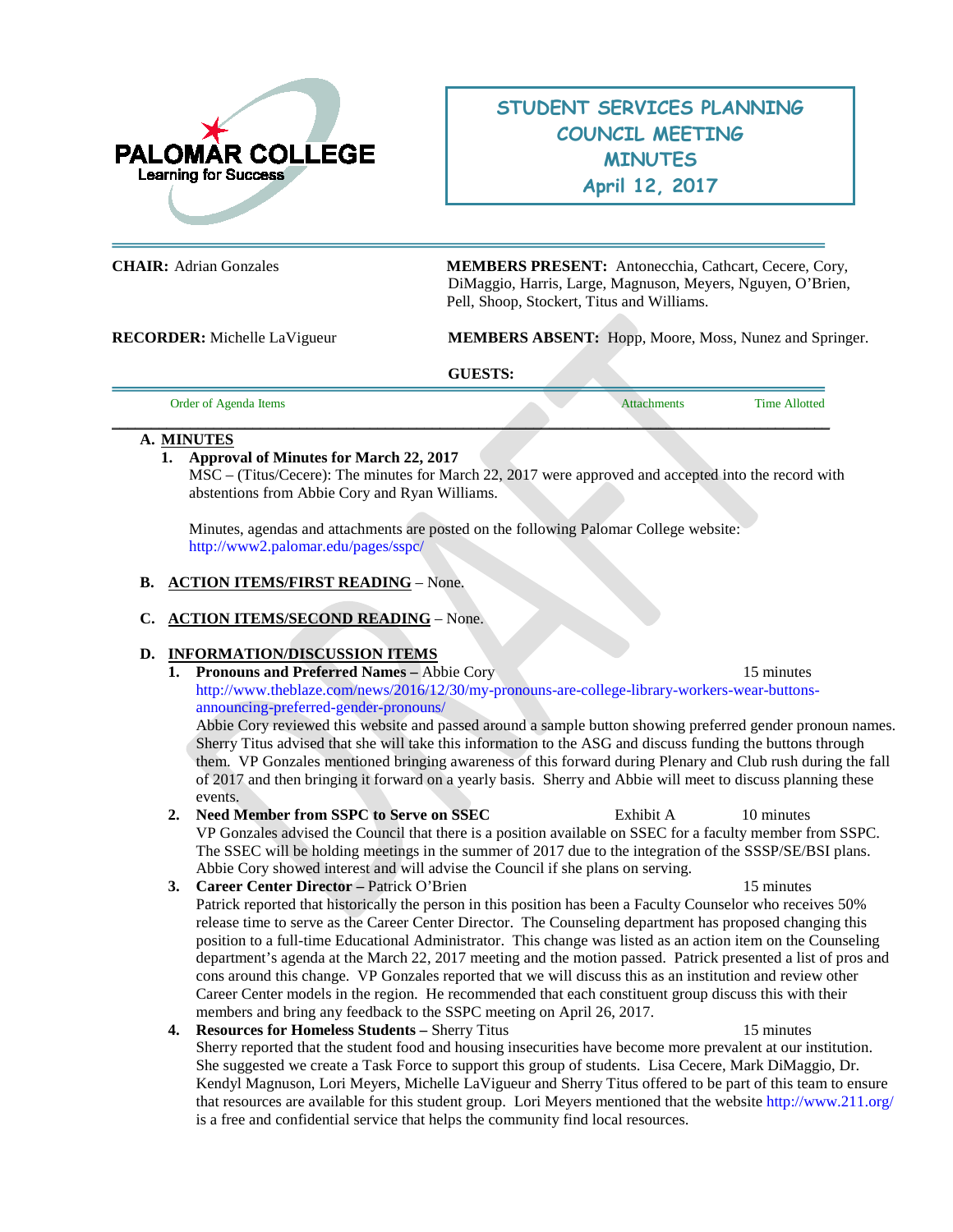#### **5. Student Health Centers:** 15 minutes

- **a. SHC Departmental Visits** Judy Harris and a Behavioral Health Counselor have been attending department meetings to inform them about our student health services.
- **b. HIPAA/FERPA Seminar**  This seminar which is sponsored by the Chancellor's Office will be held on Friday, 4/21/17 in SSC-1. There will also be a Subpoena workshop immediately following at 2:30 p.m. in the same location.
- **c. Mini Grant for May Mental Health Month** The Student Health Centers received a \$1,000.00 mini grant to help support Mental Health Awareness.

## **6. Update on Student Services District BP/AP** Exhibit B 10 minutes

VP Gonzales reported that the following Student Services Board Policies and Administrative Procedures were sent to the Council for feedback. There were no suggested edits from the Council. They will be moved forward to Policies & Procedures, SPC and then to the Governing Board for final approval.

- **a.** AP 5130 Financial Aid, Veterans' & Scholarship Services
- **b.** AP 5055 Enrollment Priorities

#### **E. COMMITTEE REPORTS** 10 minutes

- **1.** Academic Review Committee Dr. Magnuson reported that they have two petitions they are reviewing.
- **2.** Behavioral Health & Campus Wellness Committee Dean Stockert reported they will meet on April 13, 2017. They are working on their website, peer educator and mental health training.
- **3.** Campus Police Committee Mark DiMaggio reported that Connie Sterling has agreed to be the Chair of this committee. They are re-routing cars around the Early Childhood Education Lab School to improve safety.
- **4.** Registration Committee Dr. Magnuson reported that they met last month and covered the following:
	- a. New legislation was released from the Chancellor's Office stating that students with a homeless insecurity can achieve priority registration I and BOGW eligibility for up to 6 years.
	- b. The FYE program submitted a request which was approved for students in their  $2<sup>nd</sup>$  term to receive priority registration level 4.
- **5.** Scholarship Committee Dr. Magnuson reported that they received 390 applications and 140 did not complete all the steps. 250 were submitted and completed and \$157,000 was awarded.
- **6.** Student Program Eligibility Appeals Committee Dr. Magnuson reported that they have not received any petitions this year.

#### **F. OTHER BUSINESS**

- **1.** VP Gonzales reported that Sexual Assault Awareness posters were created and are being posted in each classroom.
- **2.** VP Gonzales reported on the following hiring updates:
	- a. The VPHRS search has failed twice and we will be going out for a third search.
	- b. The new VPI will be announced this week.
	- c. Kathy Kailikole, Ed.D. has been selected as the permanent Dean of Mathematics and the Natural and Health Sciences. Her effective date will be July 1, 2017.
	- d. The search committee for the Foundation Executive Director is meeting this week. The goal is to have a new director in place this June 2017.
	- e. The search committee for the permanent Student Health Services Director is in place.
	- f. The search committee for the Chief of Police is in place.
	- g. A DRC Director has been selected, pending Governing Board approval on May 9, 2017.
- **3.** VP Gonzales reported that we are working on establishing better parameters around applying for grants. Supervisors and managers should be advised of any grants that an employee may apply for.
- **4.** Building projects:
	- a. We are in the process of developing plans for the new Student Services building and the new Athletics complex.
	- b. The work on the South Center and North Center are under way.
	- c. The Veterans Center should be ready for fall 2017.
	- d. The Camp Pendleton Education Center will be relocating to a new building by spring 2018.
- **5.** VP Gonzales reported that we have received over 750 applications for FYE and of those; over 500 were eligible for the Palomar Promise.
- **6.** Lori Meyers reported that there have been some challenges at the DRC with multiple measures. VP Gonzales suggested that she meet with Michelle Barton to address this concern, as IRP already has a group of people addressing this.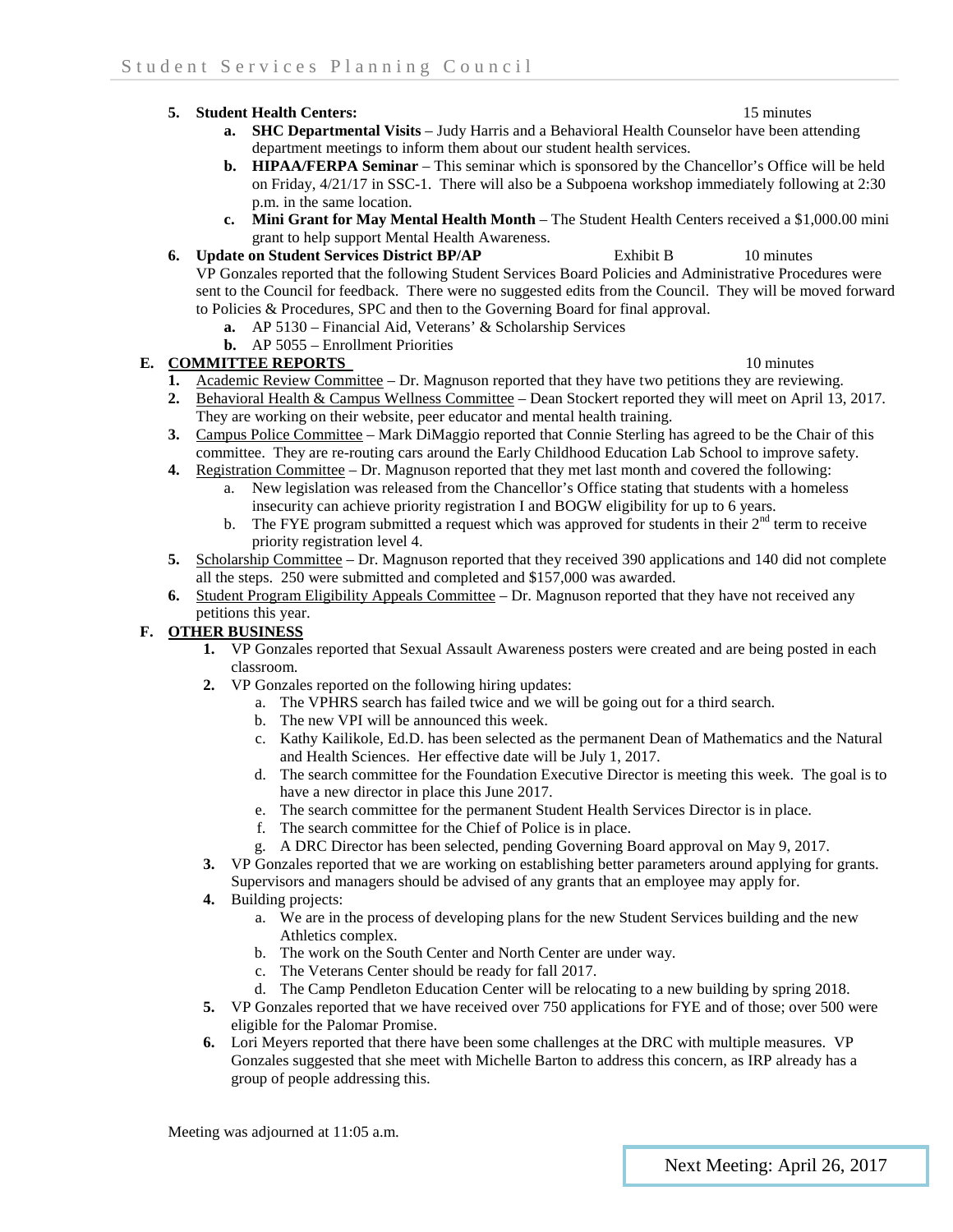### **STUDENT SERVICES**

**Revised 4/13/17**

## **AP 5520 STUDENT DISCIPLINE PROCEDURES**

### **References:**

- Education Code Sections 66017, 66300, 69810-69813, 72122, 76030, 76031, 76032, 76037, 76120, 76210, and 76220 et seq.;
- Government Code Sections 3540 et seq.;
- Penal Code Sections 626.2 and 626.4;
- Title 5 Sections 41303 and 54600 et seq.

 The purpose of this procedure is to provide a prompt and equitable means to address violations of the Standards of Student Conduct, which guarantees to the student or students involved the due process rights guaranteed to them by the California and United States Constitutions. This procedure will be used in a fair and equitable manner, and not for purposes of retaliation. It is not intended to substitute for criminal or civil proceedings that may be initiated by other agencies.

 These Administrative Procedures are specifically not intended to infringe in any way on the rights of students to engage in free expression as protected by the California and United States Constitutions, and by Education Code Section 76120 and will not be used to punish expression that is protected.

### **DEFINITIONS**

- **District** -- The Palomar Community College District
- **Superintendent/President** -- The chief executive officer, or that person's designee, shall establish procedures for the imposition of discipline on students in accordance with the requirements for due process of the state and federal law and regulations.
- **Administrator –** An administrator is a person employed by the Governing Board in a supervisory or management position as defined in Government Code Sections 3540 et seq.
- **Director of Student Affairs** -- The Director of Student Affairs of the District, or the 29 Superintendaent/President's designee, is responsible for implementation of the disciplinary procedures.
- **\*\*Professor (Faculty Member) Instructor** -- Any academic employee of the District in whose class a student subject to discipline is enrolled, or counselor who is providing or has provided services to the student, or other academic employee who has responsibility for the student's educational program.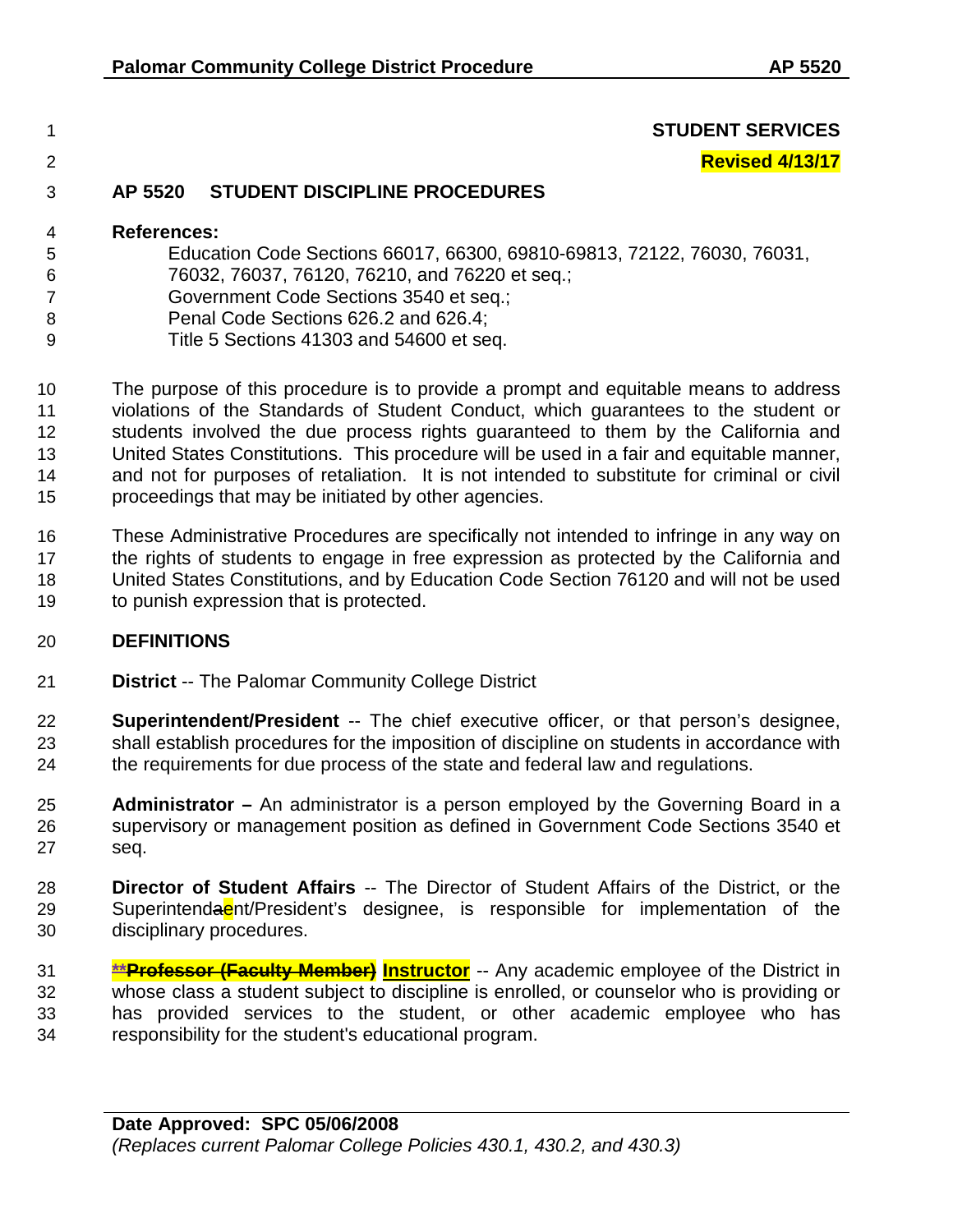- **Student** -- Any person currently enrolled as a student at Palomar College or in any 36 program offered by the District during the time of the incident.
- **Informal Due Process Hearing –** Student is afforded an initial opportunity to present his/her evidence regarding the alleged conduct violation to the Director of Student Affairs.
- **Disciplinary Appeals Panel** -- A Disciplinary Appeals Panel shall be composed of one 41 administrator at large, one full-time **faculty instructor** member, and one student.
- **Immediate Interim Suspension** (Education Code Section 66017) -- The Superintendent/President, or that person's designee, may order immediate suspension 44 of a student where **he or she** he/she concludes that immediate suspension is required to protect lives or property and to ensure the maintenance of order. In cases where an interim suspension has been ordered, the time limits contained in these procedures shall not apply, and all hearing rights, including the right to an appeals hearing where a long-term suspension or expulsion is recommended, will be afforded to the student 49 within ten  $(10)$  days.
- **Short-term Suspension** -- Exclusion of the student for good cause from one or more 51 classes for a period of up to five (5) consecutive instructional days.
- **Long-term Suspension** -- Exclusion of the student by the for good cause from one or more classes for the remainder of the school term, or from all classes and activities of the District for one or more terms.
- **Expulsion** Exclusion of the student by the Governing Board from the District for one or more terms.
- **Removal from class** -- Exclusion of the student by ann professor instructor for the day of the removal and the next class meeting.
- **Written or verbal reprimand** -- An admonition to the student to cease and desist from conduct determined to violate the Standards of Student Conduct. Written reprimands shall become part of a student's permanent record at the District. A record of the fact that a verbal reprimand has been given may become part of a student's record at the District for a period of up to one year.
- **Withdrawal of Consent to Remain on Campus** -- Withdrawal of consent by the District for any person to remain on campus in accordance with California Penal Code Section 626.4 where the District has reasonable cause to believe that such person has willfully disrupted the orderly operation of the campus.
- **Day** -- Days during which the District is in session and regular classes are held, excluding Saturdays and Sundays.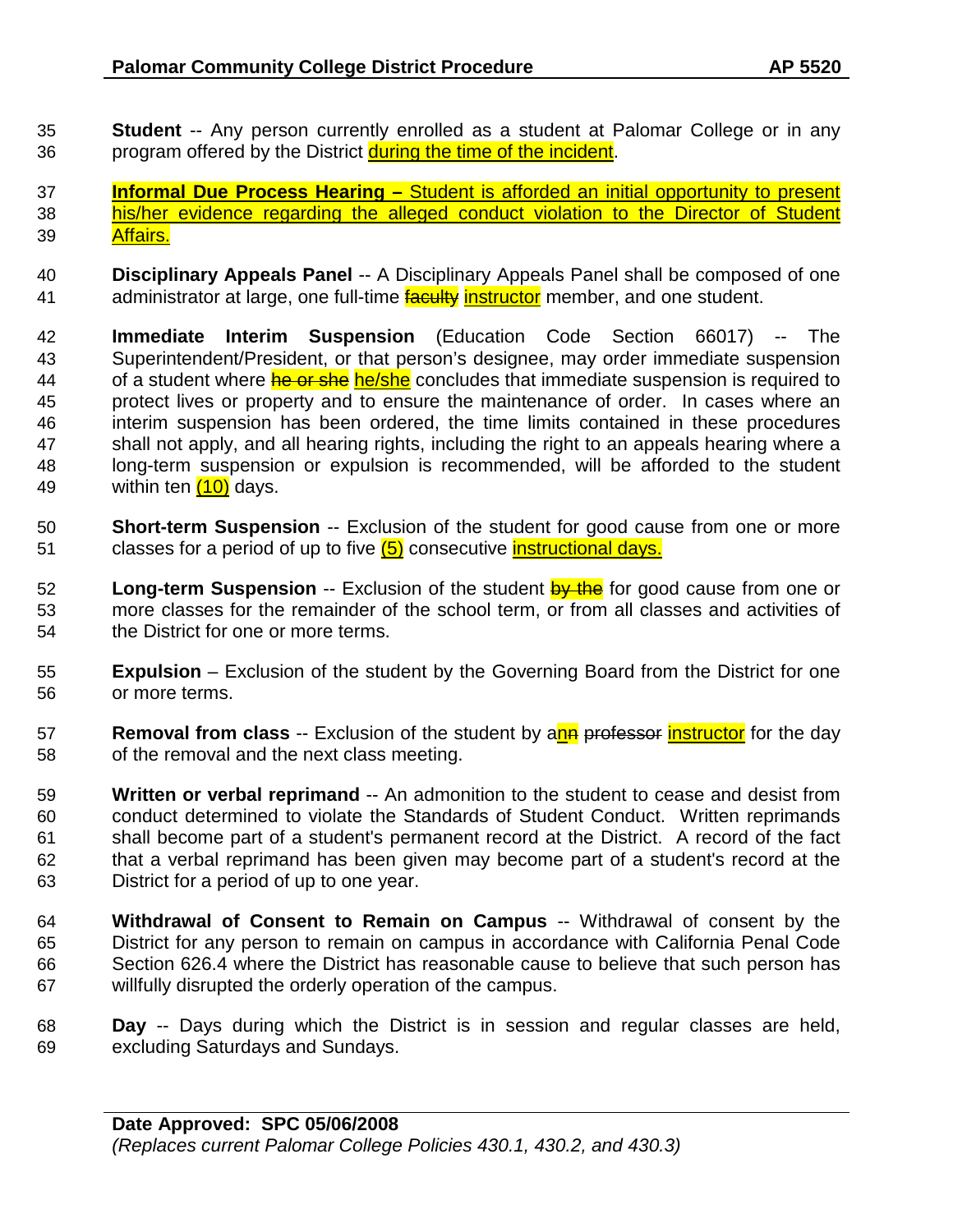70 **Notice** -- Delivery of notice shall be emailed to Palomar College student email account. 71 Secondary notices may be delivered by United States (US) mail. Two Three business 72 days are allowed for US mail delivery.

## 73 **DISCIPLINARY ACTIONS**

74 **Verbal reprimand** may be given to a student who violates the Standards of Student 75 Conduct by an *professor instructor or administrator*. The **professor instructor** or 76 administrator may request a record of the verbal reprimand become part of a student's 77 record at the District for a period of up to one year. The request shall be made to the 78 Director of Student Affairs.

79 **Written reprimand** may be given to a student who violates the Standards of Student 80 Conduct by an **professor instructor** or administrator. The **professor instructor** or 81 administrator shall within five  $(5)$  days of giving the reprimand send a copy of the 82 reprimand to the Director of Student Affairs. The Director of Student Affairs shall ensure 83 that the reprimand becomes part of the student's permanent record at the District.

84 **Removal from Class** (Education Code Section 76032) -- Any professor instructor may 85 order a student removed from his or her class for the day of the removal and the next 86 class meeting. The professor shall immediately report the removal to the Director of 87 Student Affairs. The student shall not return to the class during the period of the 88 removal without the concurrence of the instructor **professor.** Nothing herein will prevent 89 the Director of Student Affairs from recommending further disciplinary procedures in 90 accordance with these procedures based on the evidence which led to the removal.

91 **Removal from Class** (Education Code Section 76032): Any instructor may order a 92 student removed from his/her class for the day of the removal and the next class 93 meeting. The instructor shall immediately submit the incident report of the removal to 94 the Director of Student Affairs and advise the Division Dean. The Division Dean shall 95 arrange for a conference between the student and the instructor regarding the removal. 96 The student shall not be returned to the class during the period of the removal without 97 the concurrence of the instructor. Nothing herein will prevent the Director of Student 98 Affairs from recommending further disciplinary procedures in accordance with these 99 procedures based on the facts which led to the removal.

100

## 101 **Short-term Suspensions, Long-term Suspensions, and Expulsions**

102 Before any disciplinary action to suspend or expel is taken against a student, the 103 following procedures will apply:

104 • **Notice** -- The Director of Student Affairs will provide the student with written 105 hotice of the conduct warranting the discipline. The written **email** notice will 106 include the following: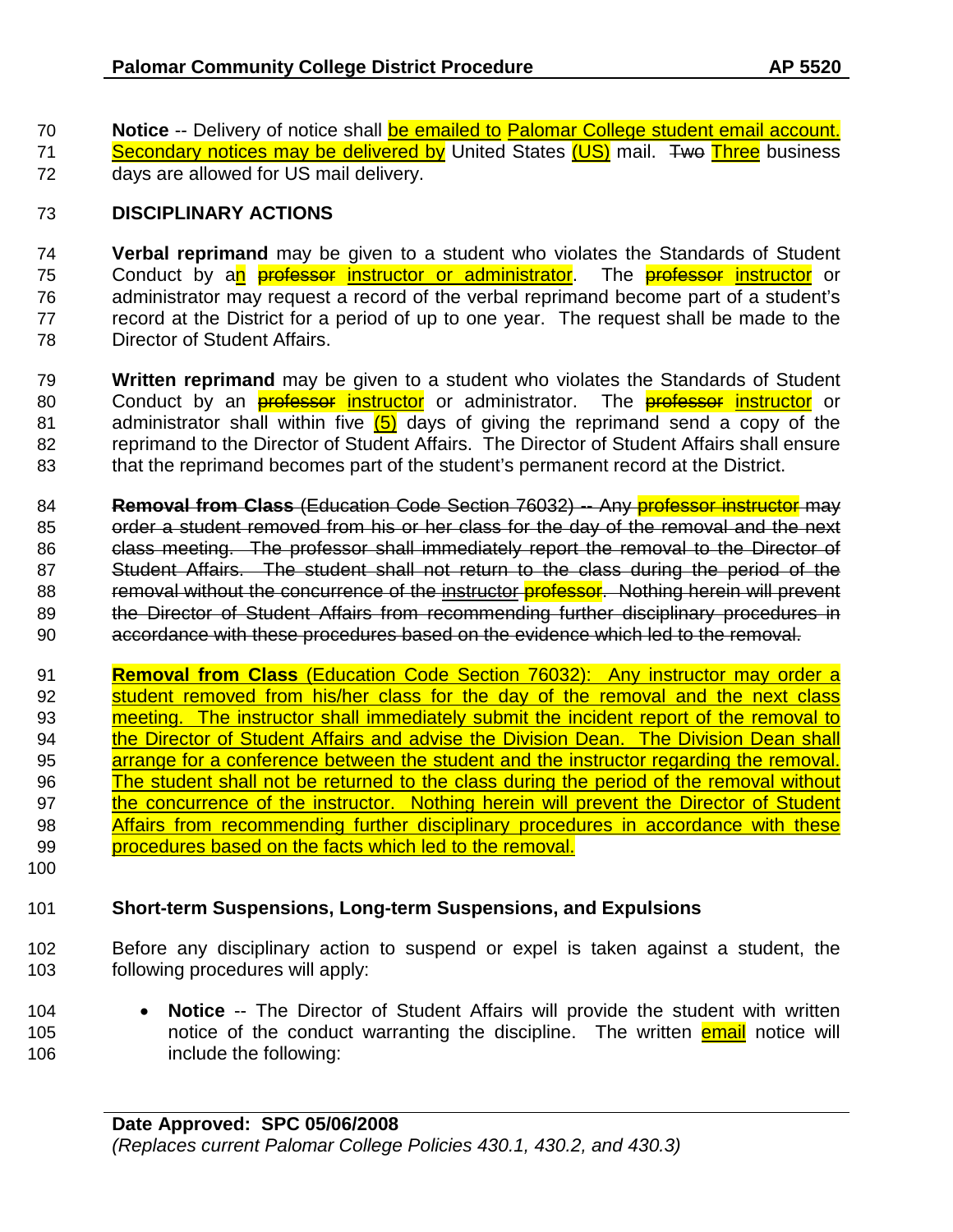- 107 o the specific section of the Standards of Student Conduct that the student 108 is accused of violating
- **109** o a short statement of the evidence supporting the accusation
- **b 110** o the nature of the discipline that is being considered
- **o** the due process right of the student to meet with the Director of Student 112 Affairs to discuss the accusation, or to respond in writing.
- 113 o the time and date for the **informal due process hearing** before the Director<br>114 **of Student Affairs** of Student Affairs
- **Time limits** -- The notice must be provided to the student within ten days of the date on which the conduct took place, or from the date the District became aware of the conduct. In the case of continuous, repeated, or ongoing conduct, the **notice must be provided within five ten (10)** days of the date on which conduct occurred which led to the decision to consider disciplinary action.
- **Informal Due Process Hearing** The purpose of the due process hearing is to determine whether disciplinary action is warranted. The hearing must occur no 122 later than ten (10) days after the notice is provided. At the hearing, the student must again be told the evidence leading to the accusation, and must be given an opportunity to respond verbally to the accusation. The student shall prepare a signed written statement of the incident and provide it to the hearing officer at the 126 time of the hearing. The student shall bring supporting evidence to the hearing.
- **Hearing Officer** The Hearing Officer shall be the Director of Student Affairs.
- **Short-term Suspension** -- Within five (5) days after the hearing described above, the<br>129 **Short-term of Student Affairs shall decide whether to impose a short-term suspension.** Director of Student Affairs shall decide whether to impose a short-term suspension, whether to impose some lesser disciplinary action, or whether to end the matter. Written notice of the decision shall be provided to the student. The notice will include the length of time of the suspension, or the nature of the lesser disciplinary action. The Director of Student Affairs decision on a short-term suspension shall be final.
- **Long-term Suspension** -- Within five (5) days after the due process hearing described above, the Director of Student Affairs shall decide whether to impose a long-term suspension. Written notice of the Director of Student Affairs' decision shall be provided to the student. The notice will include the right of the student to request an appeal before a long-term suspension is imposed, and a copy of this policy describing the procedures for an appeal.
- The Superintendent/President shall report all suspension of students to the Governing Board.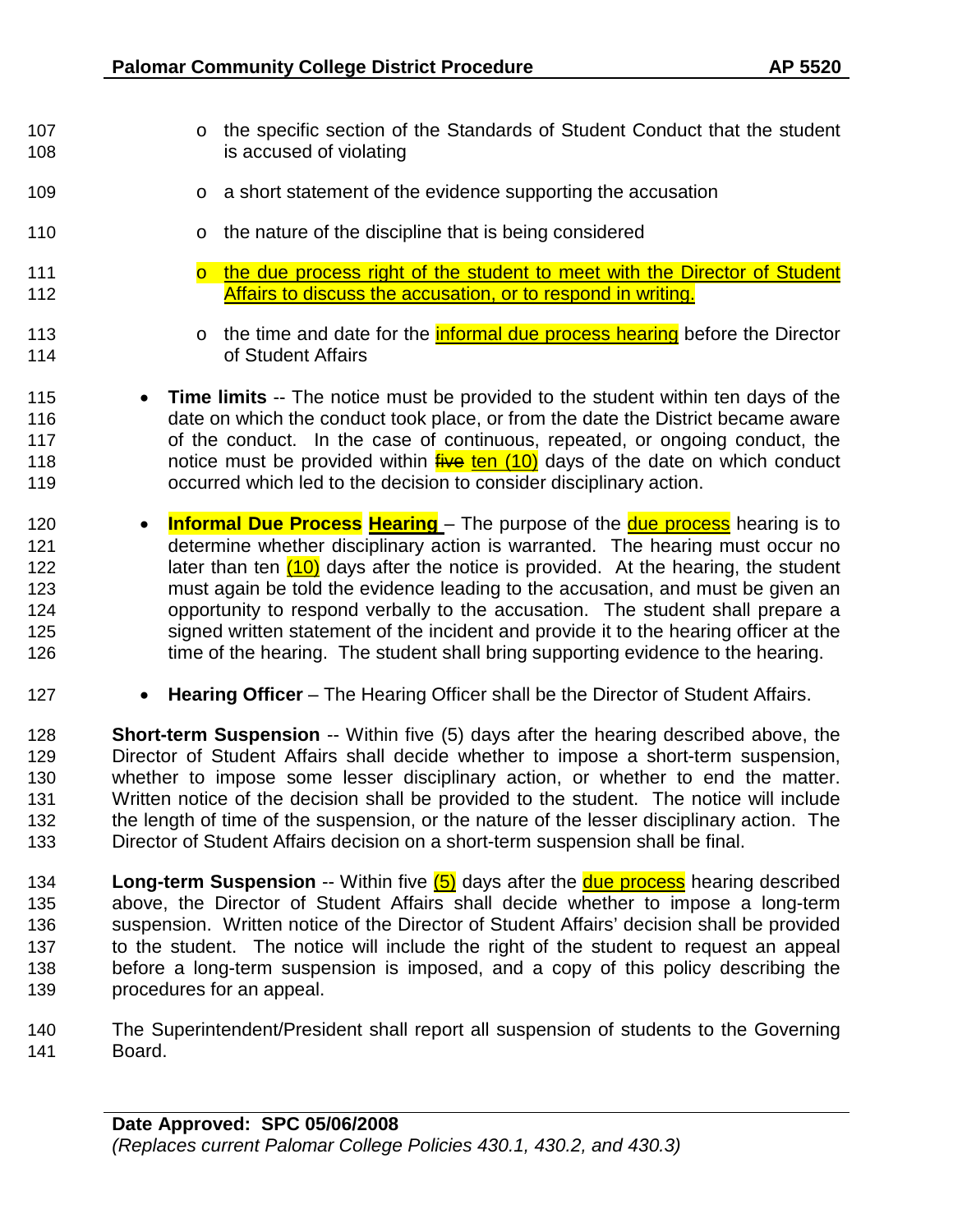**Expulsion** -- Within five (5) days after the due process hearing described above, the Director of Student Affairs shall decide whether to recommend expulsion to the Superintendent/President and the Governing Board. Written notice of the Director of Student Affairs' decision shall be provided to the student. The notice will include the 146 right of the student to request an appeal before expulsion is imposed, and a copy of this policy describing the procedures for an appeal.

## **APPEAL PROCEDURES**

### **Request for an Appeal**

150 Within five (5) days after receipt of the Director of Student Affairs' decision regarding a 151 long-term suspension or expulsion, the student may **an** appeal the decision to an Disciplinary Appeals Panel. The request must be made in writing to the Director of Student Affairs.

### **Schedule of an Appeal Hearing**

- 155 The appeal hearing shall be held within fourteen  $(14)$  days after a formal written request for an appeal is received.
- **Disciplinary Appeals Panel** At the beginning of each academic year, the Director of Student Affairs shall call for appointments from the Vice President for Student Services, the President of the Faculty Senate, and the ASG President shall each, at the beginning of the academic year, establish a list of at least five persons who will serve on student disciplinary appeals panels. The Director of Student Affairs and the student shall appoint a Disciplinary Appeals Panel from the names on these lists. However, no 163 administrator, **faculty member instructor** or student who has any personal involvement in the matter to be decided, who is a necessary witness, or who could not otherwise act in a neutral manner shall serve on a Disciplinary Appeals Panel.

### **Disciplinary Appeals Panel Chair**

 The Disciplinary Appeals Panel shall select its own chair. The decision of the chair shall 168 be final on all matters relating to the conduct of the **formal** hearing unless there is a vote by both other members of the panel to the contrary.

### **Conduct of the Formal Hearing**

 The members of the Disciplinary Appeals Panel shall be provided with a copy of the accusation against the student and any written response provided by the student before 173 the formal hearing begins. The evidence supporting the accusation shall be presented by a District representative who shall be the Director of Student Affairs. The District representative and the student may call witnesses and introduce oral and written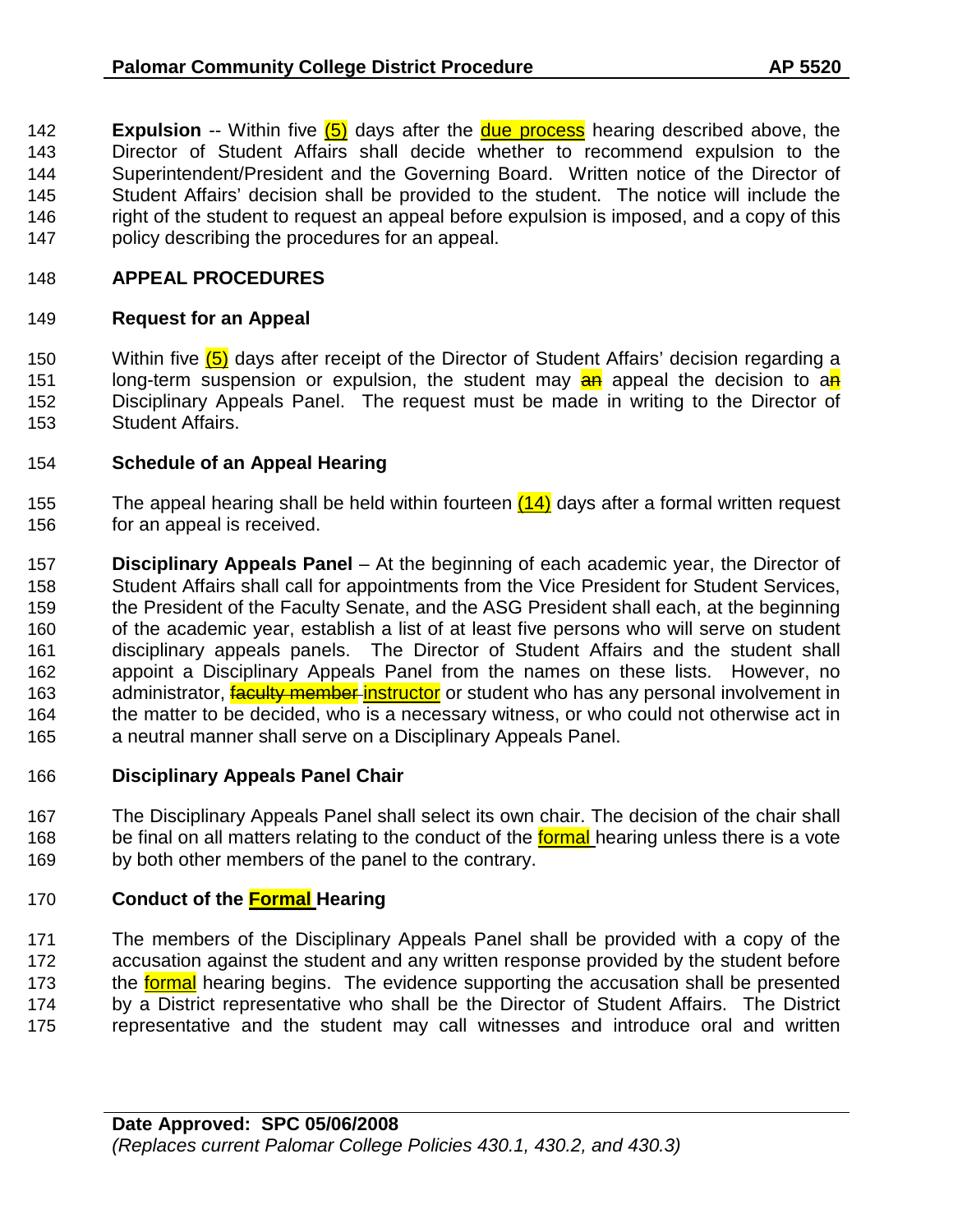176 testimony relevant to the issues of the matter. Formal rules of evidence shall not apply. 177 Any relevant evidence shall be admitted.

 The District representative and the student shall each be permitted to make an opening statement. Thereafter, the District representative shall make the first presentation, followed by the student. The District representative may present rebuttal evidence after the student completes his/her evidence. The burden of proof shall be on the District 182 representative to prove by the preponderance of the evidence that the facts alleged are 183 true.

- 184 The student may represent himself/herself, and may also have the right to be 185 represented by a person of his or her choice. If the student wishes to be represented by 186 an attorney, a request must be presented in writing to the District representative not less 187 than five days prior to the date of the hearing. If the student is being represented by an 188 attorney, the District representative may request legal assistance through the Office of 189 the Superintendent/President. The Disciplinary Appeals Panel may also request legal 190 assistance; any legal advisor provided to the panel may sit with it in an advisory 191 capacity to provide legal counsel but shall not be a member of the panel nor vote with it.
- 192 **Formal Hhearings shall be closed and confidential unless the student requests that it be** 193 open to the public. Any such request must be made no less than five days prior to the 194 date of the **formal** hearing.
- 195 In a closed formal hearing, witnesses shall not be present at the formal hearing when 196 not testifying, unless all parties and the panel agree to the contrary.
- 197 The formal hearing shall be recorded by the District either by tape voice recording or 198 stenographic recording, and shall be the only recording made. No witness who refuses 199 to be recorded may be permitted to give testimony. **In the event the recording is by tape** 200 recording, At the beginning of the hearing, the Disciplinary Appeals Panel chair shall, at 201 the beginning of the hearing, ask each person present to identify themselves by name, 202 and thereafter shall ask witnesses to identify themselves by name.  $\frac{1}{2}$  Voice 203 recording shall remain in the custody of the District at all times, unless released to a 204 professional transcribing service. The student may request a copy of the tape voice 205 recording.
- 206 All testimony shall be taken under oath; the oath shall be administered by the 207 Disciplinary Appeals Panel chair. Written statements of witnesses under penalty of 208 perjury shall not be used unless the witness is unavailable to testify. All testimony shall 209 be taken under oath and **tape voice** recorded.
- 210 Within five days  $(5)$  following the close of the hearing, the Disciplinary Appeals Panel 211 shall prepare and send to the Vice President for Student Services a written decision. 212 The decision shall include specific factual findings regarding the accusation, and shall 213 include specific conclusions regarding whether any specific section of the Standards of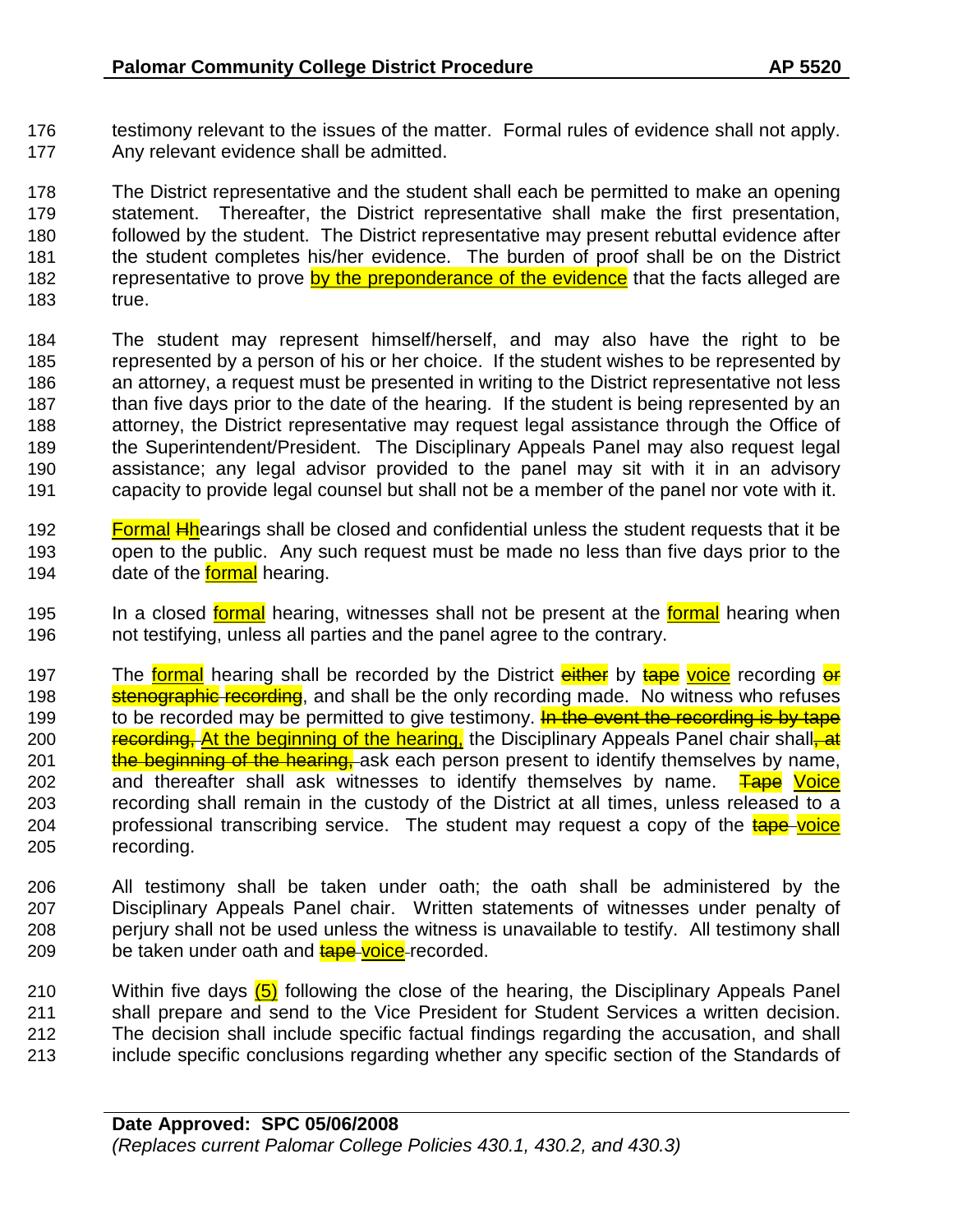Student Conduct were violated. The decision shall also include a specific recommendation regarding the disciplinary action to be imposed, if any. The decision 216 shall be based only on the record of the **formal** hearing, and not on matter outside of that record. The record consists of the original accusation, the written response, if any, of the student, and the oral and written evidence produced at the hearing.

## **Vice President for Student Services' Decision**

- **Long-term suspension** -- Within five (5) days of the Disciplinary Appeals Panel's decision, the student may request an appeal to the Vice President for Student Services. The Vice President for Student Services may accept, modify or reject the findings, decisions of Disciplinary Appeals Panel. If the Vice President for Student Services modifies or rejects the Disciplinary Appeals Panel's decision, the Vice President for Student Services shall review the record of the hearing, and shall prepare a new written decision which contains specific factual findings and conclusions. The decision of the Vice President for Student Services shall be final.
- **Expulsion** -- Within five (5) days following receipt of the Disciplinary Appeals Panel's recommended decision, the Vice President for Student Services shall render a written recommended decision to the Governing Board. The Vice President for Student Services may accept, modify or reject the findings, decisions and recommendations of the Disciplinary Appeals Panel. If the Vice President for Student Services modifies or rejects the Disciplinary Appeals Panel's decision, he or she shall review the record of the hearing, and shall prepare a new written decision which contains specific factual findings and conclusions. The Vice President for Student Services shall make a written recommendation to the Superintendent/President.
- **Governing Board Decision** -- (Education Code Section 72122) The Governing Board shall consider any recommendation from the Superintendent/President for expulsion at the next regularly scheduled meeting of the Board after receipt of the recommended decision. The Governing Board shall consider an expulsion recommendation in closed session, unless the student has requested that the matter be considered in a public meeting in accordance with these procedures.
- 243 The student shall be notified in writing, by registered or certified mail to the address on 244 **file with the District** or by personal service, at least three  $(3)$  days prior to the meeting, of the date, time, and place of the Governing Board's meeting. The student may, within 246 forty-eight  $(48)$  hours after receipt of the notice, request that the hearing be held as a public meeting. Even if a student has requested that the Governing Board consider an expulsion recommendation in a public meeting, the Governing Board will hold any discussion that might be in conflict with the right to privacy of any student other than the student requesting the public meeting in closed session.
- The Governing Board may accept, modify or reject the findings, decisions and recommendations of the Superintendent/President and/or the Disciplinary Appeals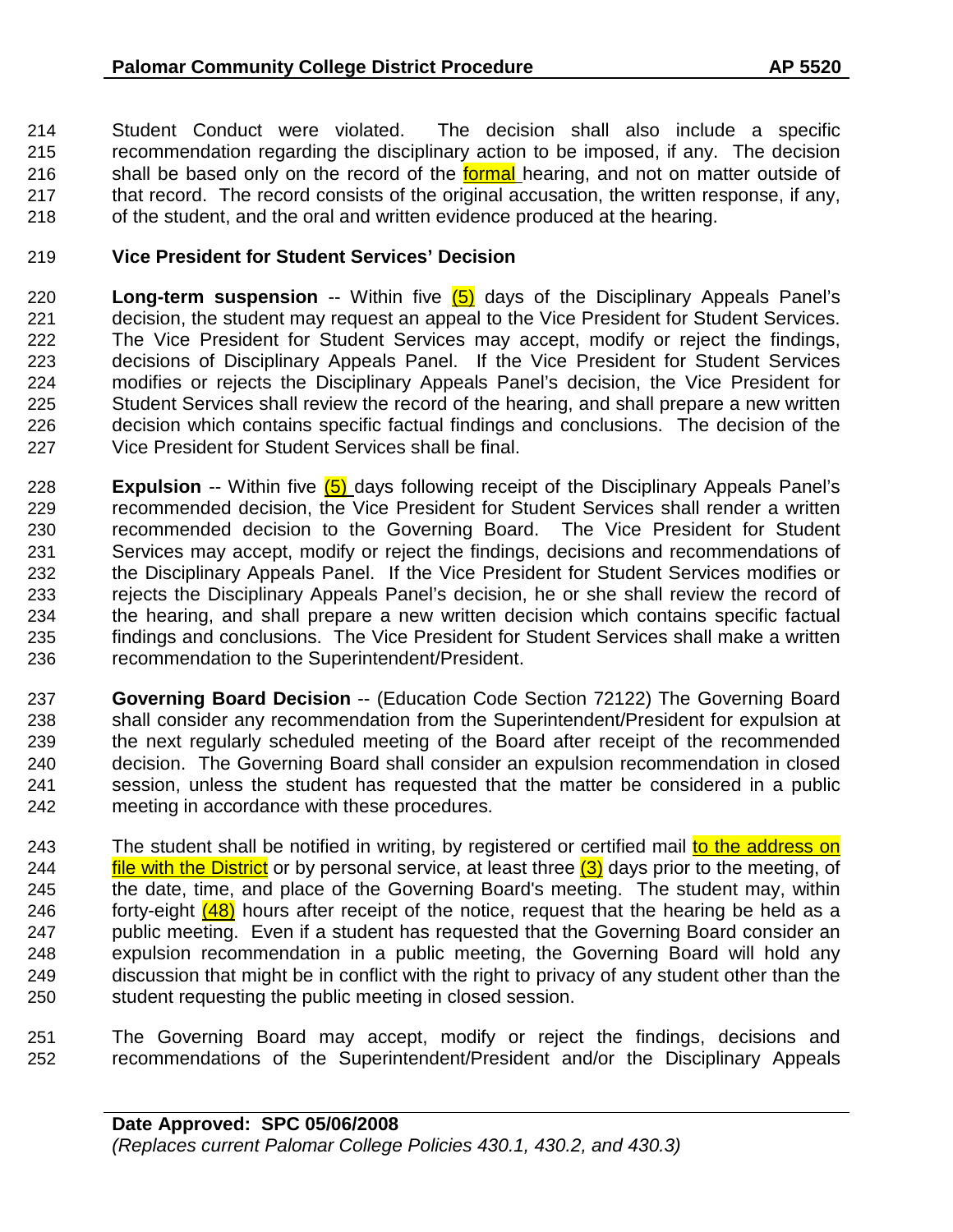Panel. If the Governing Board modifies or rejects the decision, the Board shall review the record of the hearing and shall prepare a new written decision which contains specific factual findings and conclusions. The decision of the Governing Board shall be final. The final action of the Governing Board on the expulsion shall be taken at a public meeting, and the result of the action shall be a public record of the District.

 **Withdrawal of Consent to Remain on Campus** -- The Director of Student Affairs (see **line 64 District)** may notify any person for whom there is a reasonable belief that the person has willfully disrupted the orderly operation of the campus that consent to remain on campus has been withdrawn. If the person is on campus at the time, he or she must promptly leave or be escorted off campus. If consent is withdrawn by the Director of Student Affairs a written report must be promptly made to the Superintendent/President.

- The person from whom consent has been withdrawn may submit a written request for an appeal hearing on the withdrawal within the period of the withdrawal. The request shall be granted not later than seven days from the date of receipt of the request. The hearing will be conducted in accordance with the provisions of this procedure relating to 268 interim suspensions. In no case shall consent be withdrawn for longer than ten fourteen 269 days no more than fourteen (14) days from the date upon which consent was initially withdrawn. Any person as to whom consent to remain on campus has been withdrawn who knowingly reenters the campus during the period in which consent has been withdrawn, except to come for a meeting or hearing, is subject to arrest, in accordance with Penal Code Section 626.4
- **Time Limits** -- Any times specified in these procedures may be shortened or lengthened if there is mutual concurrence by all parties.
- Admission or readmission may be denied to any person who, while not enrolled as a student, commits such acts which, were he/she enrolled as a student, would be the basis for disciplinary proceedings under this policy. In addition, admission or readmission may be denied to any person who, while a student, commits acts which are subject to disciplinary action pursuant to this policy. Any conduct for which admission or readmission may be denied must be college-related.
- The fact of disciplinary action and the reasons therefore shall be recorded on the student discipline records subject to access, review, and comment by the student as authorized by the Federal Family Educational Rights and Privacy Act [20 U.S.C. 1232 (g)] and the administrative regulations adopted thereto (45 CFR Sections 99 et seq.) and similar provisions of state law and the administrative regulations adopted pursuant thereto.
- The information shall remain recorded on the student records unless expunged in accordance with state or federal law but shall not be released to prospective employers unless the student consents in writing to such release.